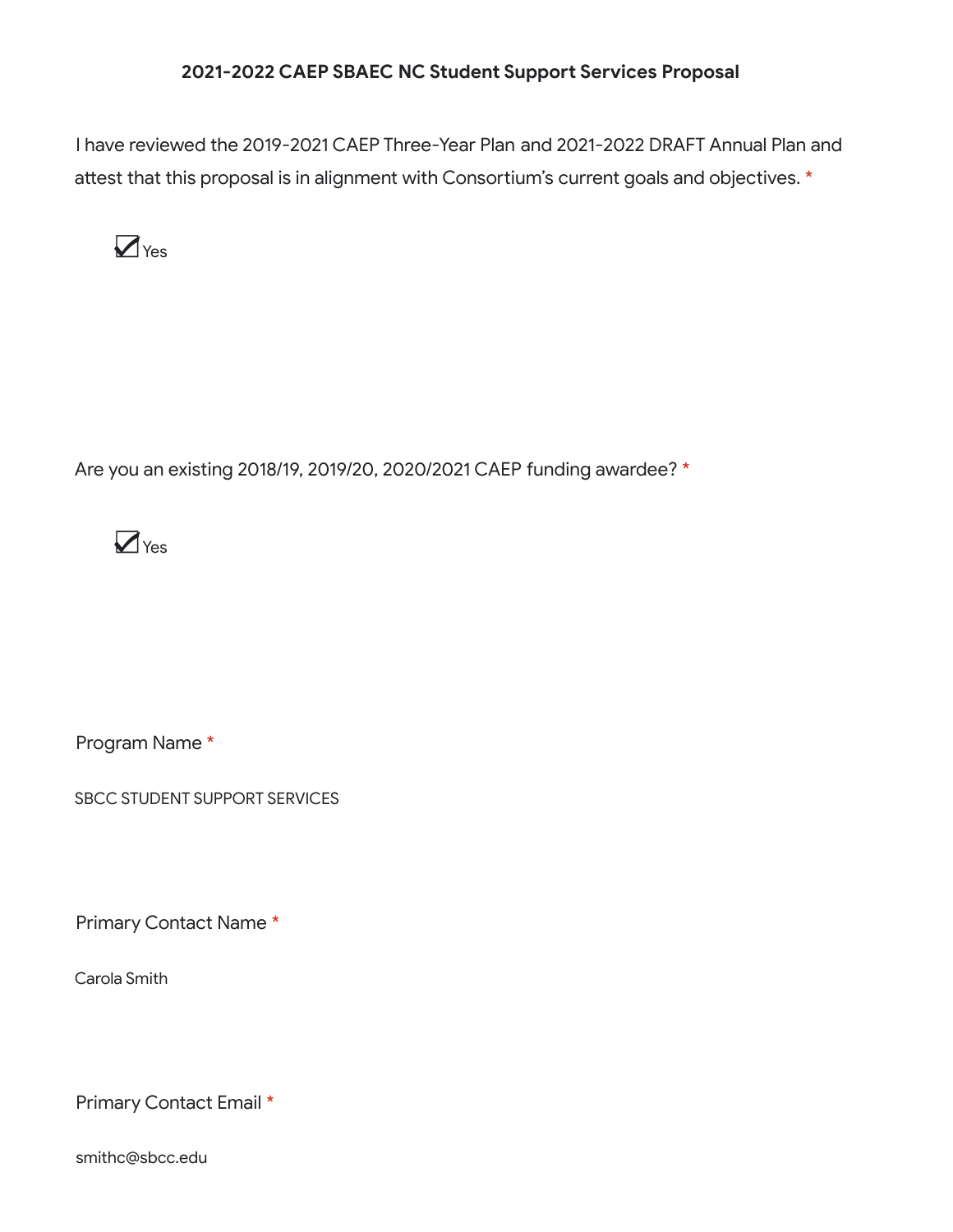Primary Contact Phone \*

(805) 965-0581 ext. 8292

Applicable Noncredit Program Area \*

☑Adult Education (ABE, ASE, Basic Skills)

☑English as <sup>a</sup> Second Language/Citizenship Entry or Reentry into the Workforce

☑Adults with Disabilities

☑Short-Term CTE/Programs in Pre-Apprenticeship

☑Literacy

**1. Please provide an executive summary of your proposed plan (to include overarching goals and outcomes) to create new programs or expand existing programs in one of the areas identified above. \***

The School of Extended Learning (SEL) plays a critical role in providing our diverse adult student population with educational and community programs that prepare students for job opportunities, career advancement, degree attainment, and transfer into the SBCC credit program. The School of Extended Learning serves a large population of hyper marginalized students who have very limited prior experience with higher education and who need proactive onboarding, intrusive counseling, career advisement, and comprehensive wrap-around support services in order to succeed. These needs and opportunity gaps have increased as a result of the ongoing pandemic.

For this grant cycle, the Santa Barbara City College (SBCC) School of Extended Learning (SEL) Student Support Services (SSS) program's overarching objectives are:

1. To streamline the onboarding process for Adult High School students (students who have school credits from another high school)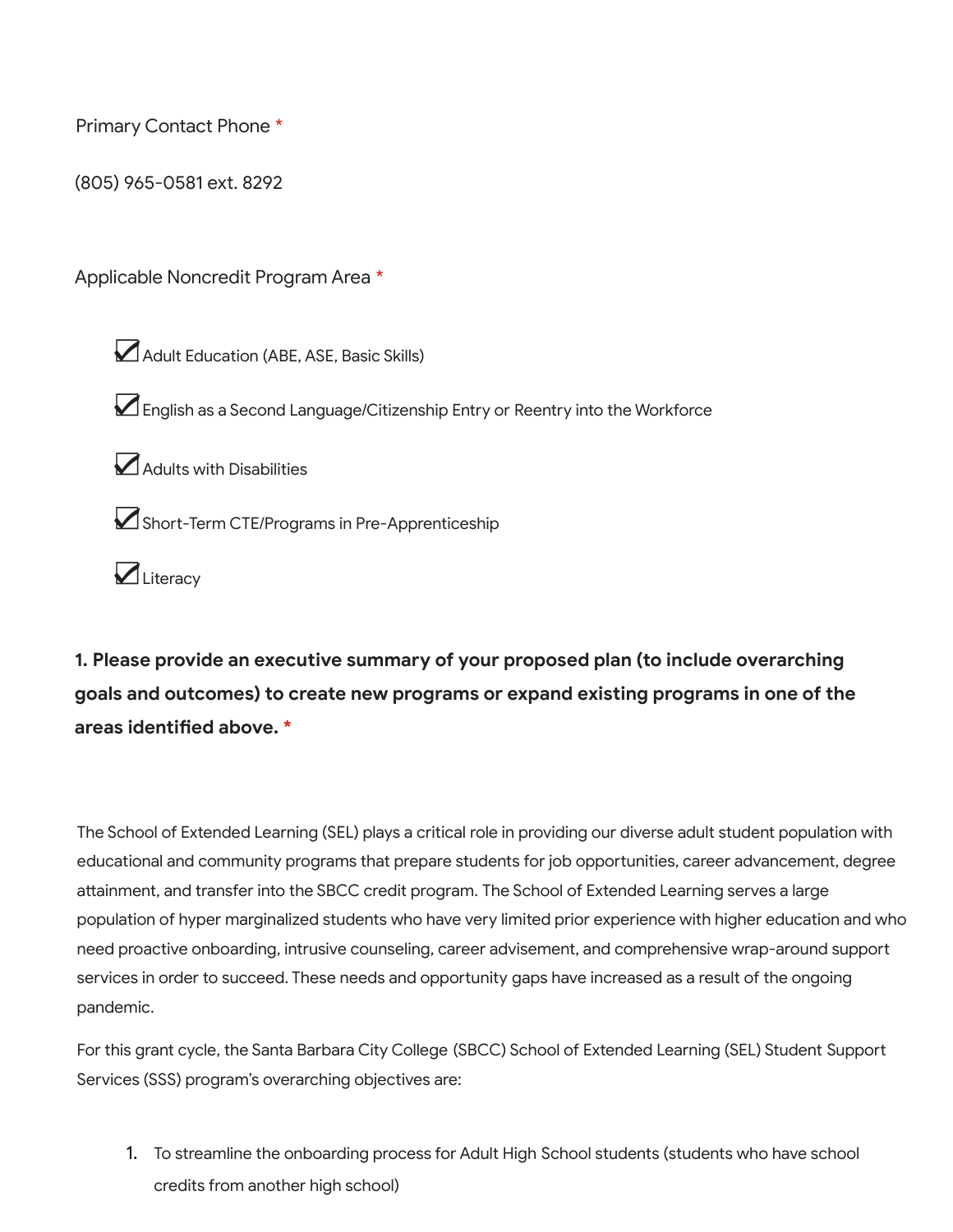- 2. To promote pathways to post-secondary education and noncredit students' smooth transition to credit programs
- 3. To collect and track student data including needs assessment, goal attainment, and attendance data to better identify students' support needs
- 4. To recover Covid-related enrollment losses by implementing targeted outreach strategies to make community members aware of the services provided by SEL
- 5. To promote SEL services through a variety of marketing instruments, including coordination with credit outreach efforts.

In order to achieve the above goals, the SEL SSS program will:

- 1. Hire the following two part-time staff to specialize in the adult HS onboarding and transition processes:
	- a. Admissions/registration liaison
	- b. A transcript analyst/student services liaison

The admissions/registration liaison will coordinate the onboarding processes and support resources with the local K12 schools as well as community organizations and will be assigned to provide much-needed onsite support services at Carpinteria High School. The transcript analyst/student services liaison will provide assistance with transcript analysis and support student advising to ensure that students can earn their high school diploma as expeditiously as possible to enter the job market, complete a certification program, or transfer into the credit program.

- 2. Collaborate with SBCC's credit programs, SBCC Promise, EOPS, College for Working Adults, and Financial Aid programs.
- 3. Provide additional training for advisors, counselors, and support staff on Starfish to track noncredit students' abbreviated education plans and collect performance data to ensure that students progress through their academic programs.
- 4. Strengthen our cross-agency partnerships to offer better wrap-around services, including childcare, housing, food security, financial support, physical and mental health support, academic and career counseling.

The intended outcomes are:

- Increased number of learners enrolled in the noncredit classes and accelerated diploma/certificate completion rates
- Higher persistence and attendance rates
- Increased rate of students transitioning to credit and/or vocational training and certification programs
- Improved data collection and assessment of service area outcomes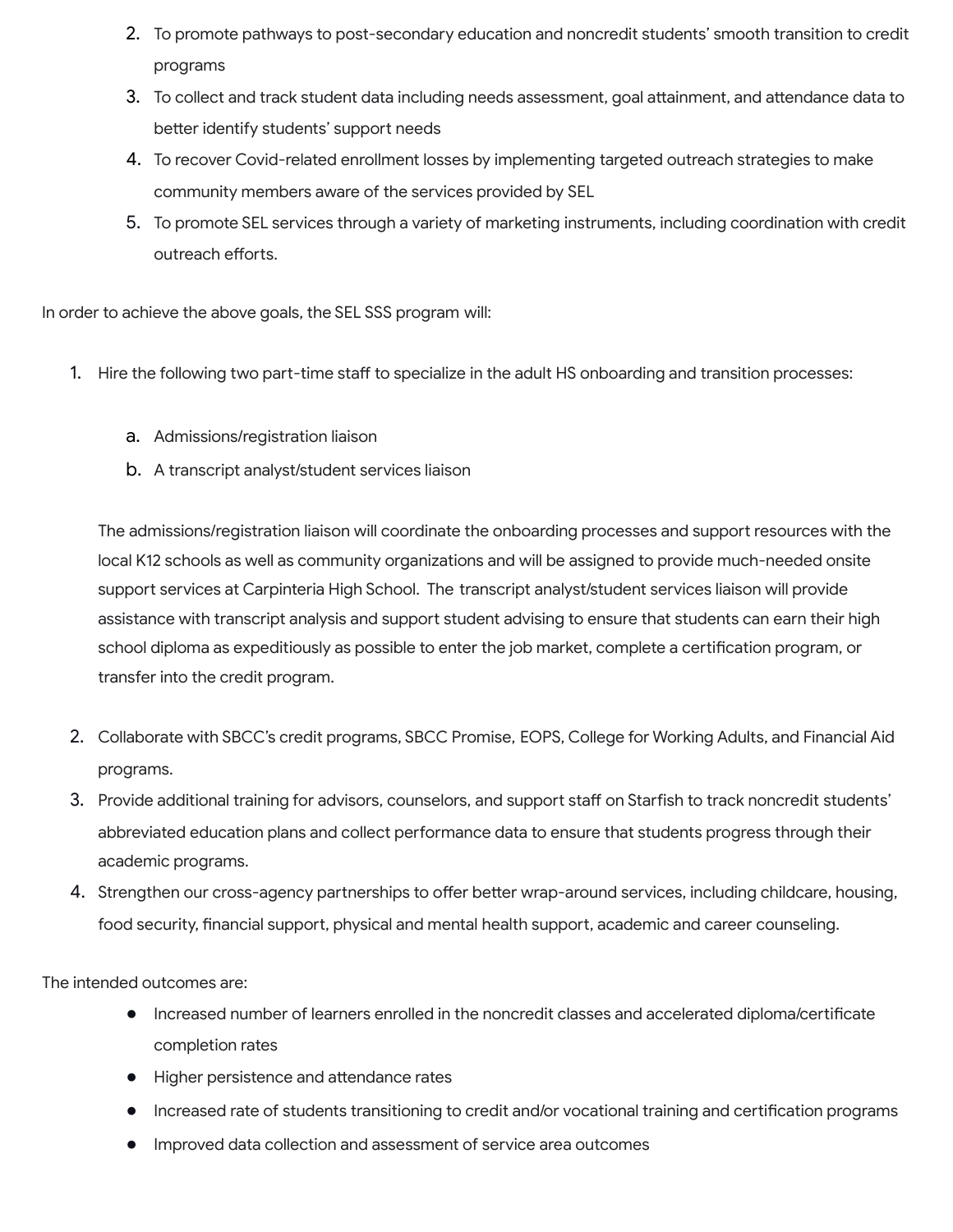**2. Integration: Please explain how your proposed program integrates adult education programs at SBCC and creates a transition to credit/transfer educational programs or creates a transition to the workforce (including, but not limited to, internships, jobs, pre-apprenticeships, and self-employment). \***

The SEL SSS team offers advising and support services to all noncredit students. This proposal integrates all adult education programs at SBCC by:

a) providing onsite support at Carpinteria high school and outreach to other local high schools; b) collaborating with and providing referrals to CSI, Career Counseling, the SBCC Job Placement & Internship Coordinator; c) promoting transition to credit programs and workforce preparation by connecting students with relevant staff and resources; d) fully implementing Starfish as an early alert and tracking tool; and e) providing students with abbreviated education plans.

The additional staff will provide the SSS program with the necessary bandwidth to effectively collaborate with local high schools, other college departments, as well as local community organizations in order to streamline the intake, support, and matriculation processes to enhance learner persistence and goal attainment.

Accurate data collection and analysis will be crucial to improving our services and practices in order to help students stay on their career or academic paths. This fall, SEL SSS will undertake a comprehensive Program Review. As part of the Program Review process, SSS will develop Service Area Outcomes (SAOs) and start collecting relevant data to track the program's progress toward achieving the established goals.

**3. Justification: Please justify the need of your proposed program and include research, labor market information, employer feedback, student surveys, or other relevant information and describe how funding will further your objectives. For programs that have previously received funding, please justify the need, include students served, and provide a status report on your existing award(s) and remaining balance(s). \***

The recent passing and implementation of legislative bills, including AB 705 and SB 554, Guided Pathways and the Vision for Success goals, as well as the California Community College Chancellor's Office's credit for prior learning initiative and resulting policy changes at SBCC all have significant impacts on our adult secondary learner population.

As a result of these new initiatives and policies, the matriculation, assessment, and advising practices have changed at SBCC, shifting the emphasis on successful and efficient goal attainment, closing existing equity gaps, and increasing access to educational programs. These important goals can only be achieved through proactive and efficient collaboration with other support services at SBCC and stakeholders in the local community. The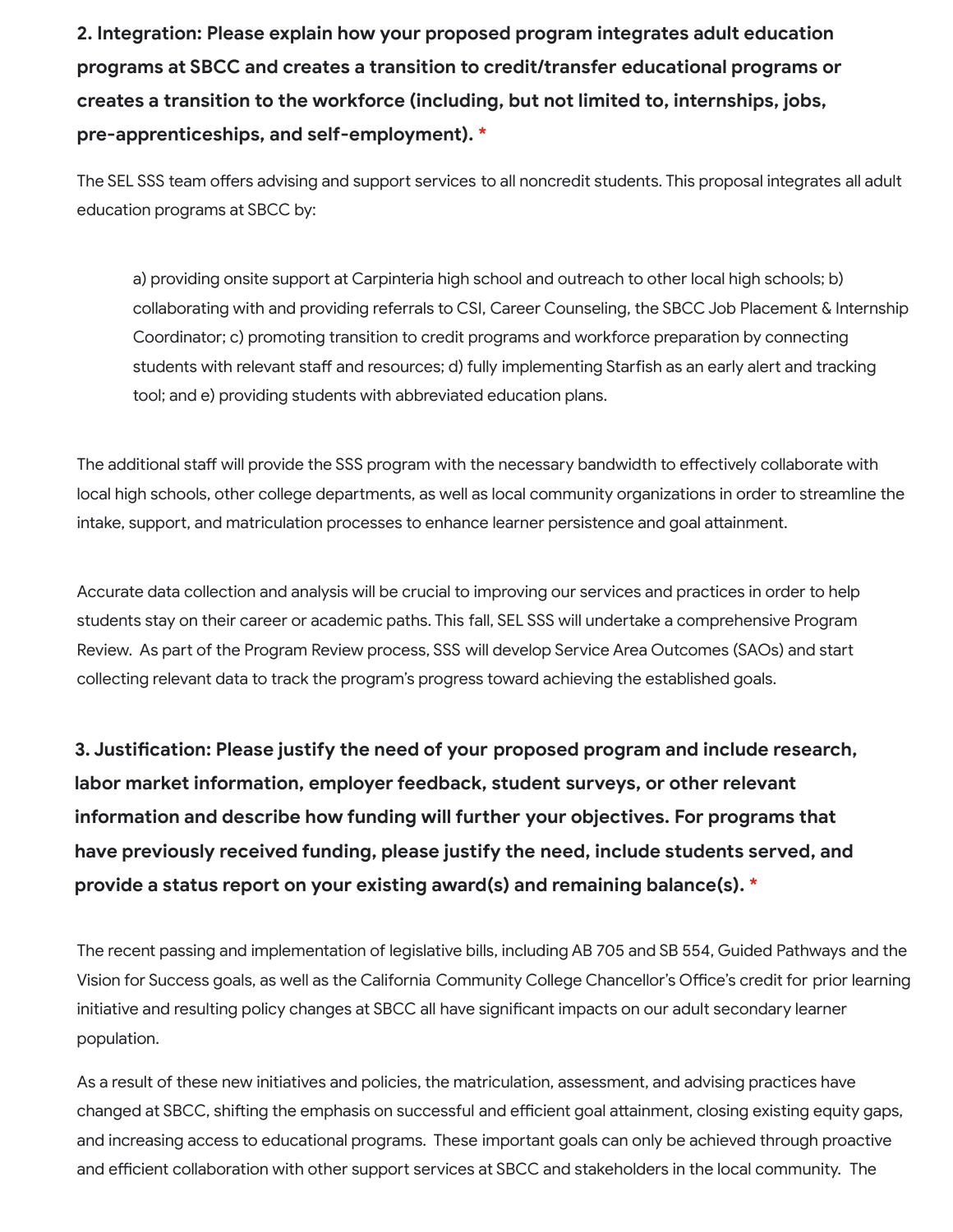need for better collaboration is further evidenced by the AHS/GED staff and faculty survey conducted in July 2021, in which 100% of the survey respondents indicated that coordination with other SBCC departments is either very important/necessary and that additional support in this area is crucial to students' success. Existing challenges include:

- The SSS office currently does not utilize Starfish to its fullest capacity, which has contributed to the lack of data needed to evaluate the efficiency and effectiveness of services provided. By fully implementing Starfish with the help of trained staff, the SSS team will be able to collect relevant data to engage in meaningful program review and continuous program improvement.
- At present, there are no customized resource guides for students to help guide them through their educational experience and to inform them about available services.
- Currently, there no onsite academic support at the local high schools.
- Currently, there is no consistent support for students who are unfamiliar with Pipeline and/or who do not have the technological skills to navigate our online student platform.
- During the past academic year, transcripts were not analyzed in a timely manner due to the lack of a dedicated transcript analyst, which resulted in a six-month backlog of unprocessed transcripts. With support of CAEP emergency funding, a staff member was temporarily hired to condcut transcripts evaluations. The proposed funding request attempts to mitigate this issue and to ensure the timely completion of transcript evaluations.

### **4. Outreach & Marketing: Please describe your plans to conduct outreach and marketing to reach your target population and increase enrollments. \***

The addition of an admissions/registration liaison will enable SSS to do targeted outreach, to deliver onsite services at Carpinteria High School, and to more closely collaborate with the credit Outreach Program to facilitate students' transition to the credit program. SSS plans to engage in the following outreach activities:

- Outreach to local high schools
- Collaboration with high school counselors to identify at-risk students and to conduct presentations on Adult High School/GED and create abbreviated ed plans
- Outreach to Los Prietos
- Collaboration with the SEL Community Education Center to conduct outreach within the local community to conduct noncredit orientations on ESL and Adult High School / GED / Bilingual GED programs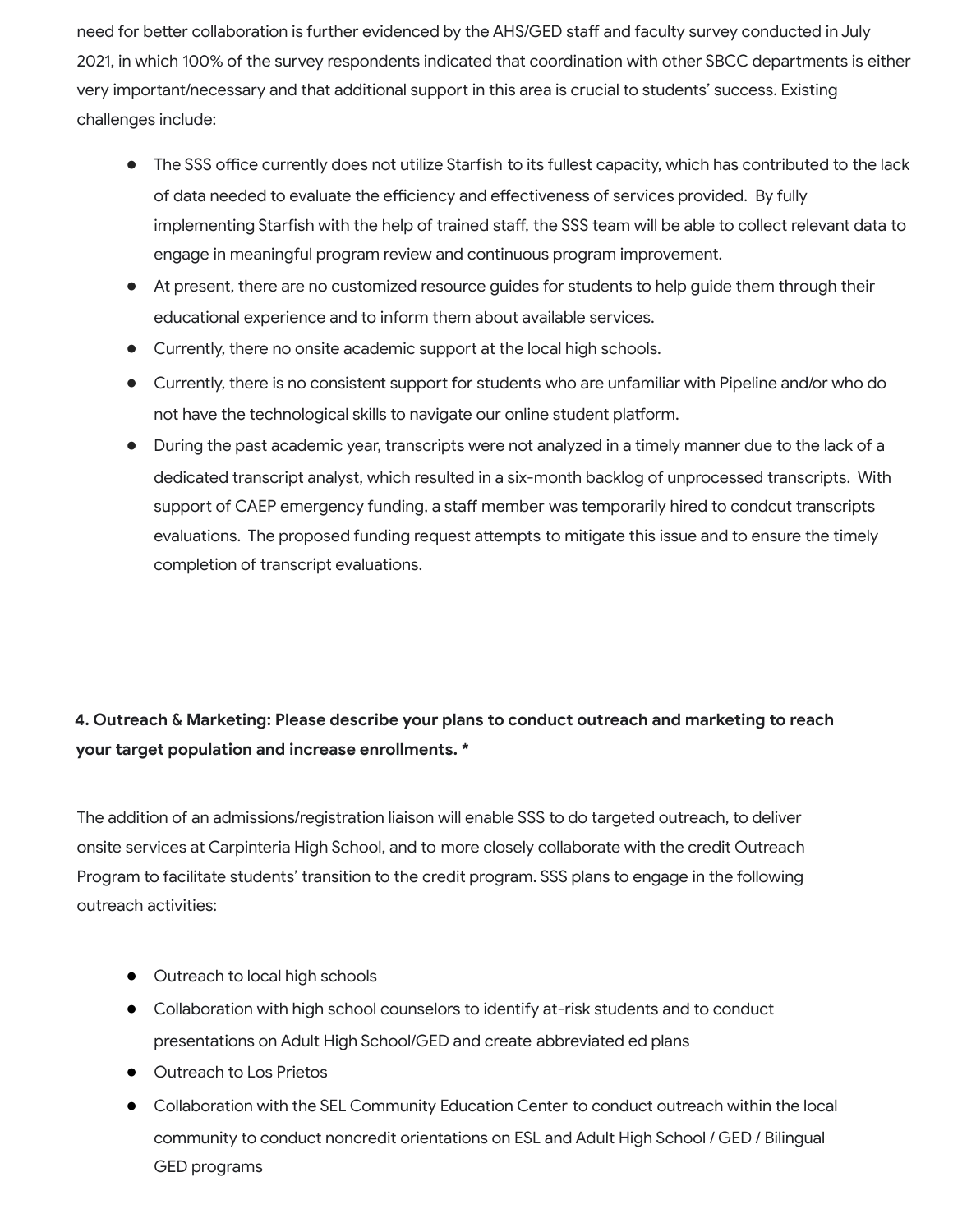● Development of print and digital marketing materials to increase awareness of existing programs and services

These activity will be conducted as part of a larger marketing campaign coordinated by the School of Extended Learning.

# **5. Partnerships: Please provide 2-3 prospective CAEP Programs or Partners you plan to work with to maximize student and client participation and describe your prospective collaborative efforts; either with current CAEP programs and/or other external community entities. \***

With the proposed staff additions, the Noncredit SSS team will be able to partner more effectively with the following stakeholders:

- ESL and Adult High School / GED / Bilingual GED programs
- Career Skills Institute (CSI)
- Local high schools
- SBCC Academic Counseling
- Local churches
- Local employers
- SBCC Career Center and Job Placement & Internship Coordinator (SBCC credit program)
- All existing CAEP programs

The admissions/registration liaison will work with local high schools and community stakeholders to identify existing service gaps and provide onsite services as needed. Additionally, the transcript analyst/student services liaison will work in close collaboration with the Adult High Schoo/GED/Bilingual GED programs as well as with the credit counseling department, the Career Center, and community services to make appropriate referrals. Currently, there are no mental health services available to noncredit students. The student services liaison will be assigned to develop relationships with local mental health service providers to establish a referral process. The need for culturally responsive mental health counseling has significantly increased as a result of the pandemic, which has had a disproportionate impact on the SEL learner community.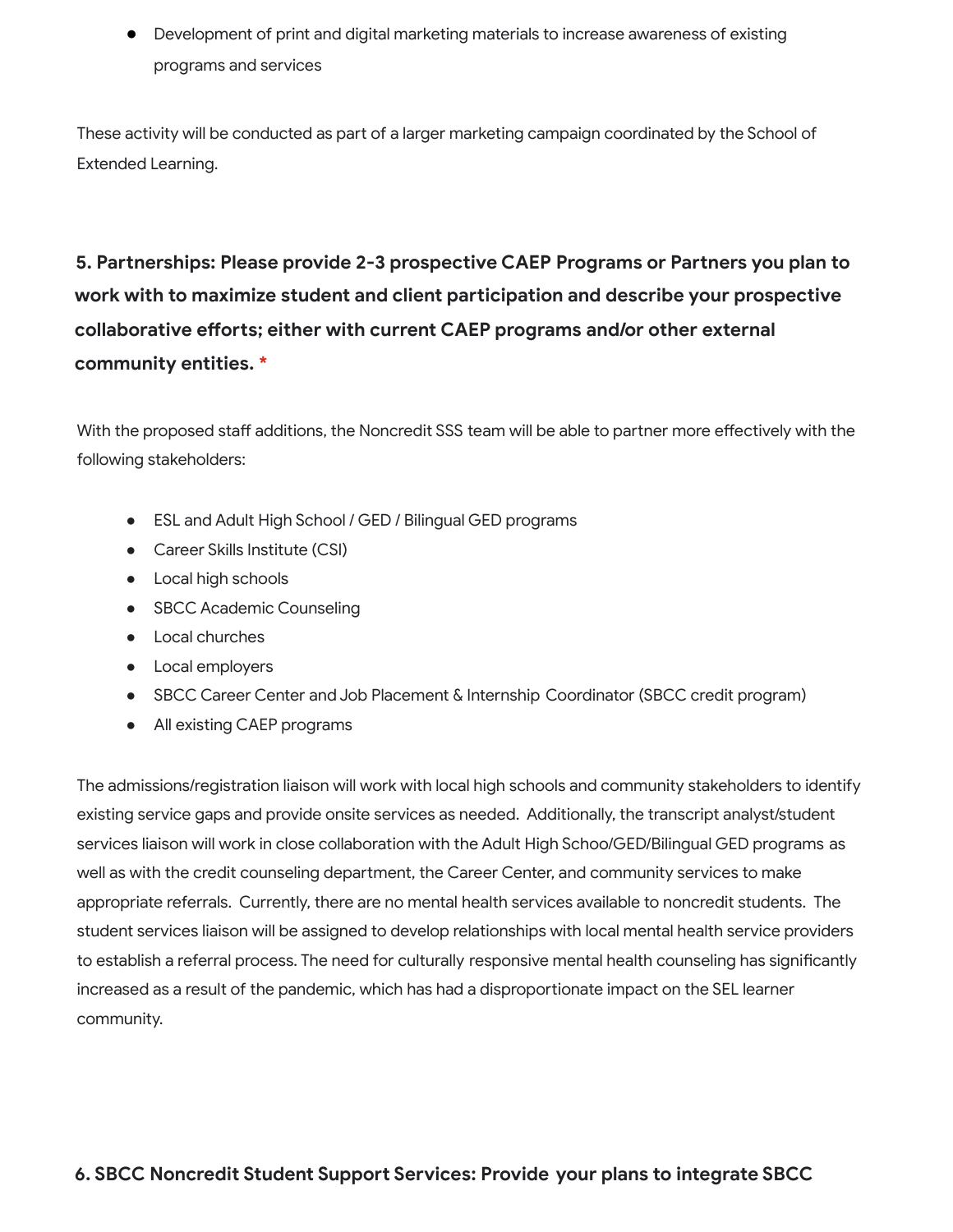### **Noncredit Student Support Services in order to assist students in obtaining abbreviated educational plans. \***

The SSS staff will receive additional training on how to fully utilize Starfish. Once Starfish has been fully implemented, the platform will provide students, faculty, and staff with access to a robust student success system that can flag students at risk, pinpoint areas of concern, reinforce positive academic engagement, and connect students with services and early interventions. The SSS staff will be able to use Starfish to connect with students, document advising interactions, and monitor interactions the students have had with instructors and other SSS staff. The transcript analyst/student services liaison will collaborate closely with the existing SPAs to prepare abbreviated educational plans and to connect students to existing resources both within the credit and noncredit programs as well with the local community to ensure that students persist and meet their educational or career goals.

## **7. Alignment: Please describe how your program is in alignment and furthers the Consortium's goals and objectives as stated above. \***

The proposal is closely aligned with both the Consortium's long-term and short-term goals. The additional services to be funded with this proposal will assist students with the onboarding process and will enhance students' ability to obtain their high school diploma/GED, job readiness skills, and/or to increase their English language proficiency in a timely manner.

Specifically, the proposal aligns with the following goals that are outlined in the Santa Barbara Adult Education Consortium (SBAEC) 2021-2022 Annual Plan:

> (7) Strengthen and support the Noncredit Student Support Services (SSS) Program to provide advising and career counseling, improved orientation to noncredit programs, and transitional support to jobs/careers or credit opportunities;

(8) Work in collaboration with the SBCC Admissions Office to strengthen and support the noncredit registration process;

(14) Extend programming and services in all of Santa Barbara south county with an emphasis in Carpinteria and Goleta

Additionally, the proposal is directly aligned with the following goal articulated in the SBAEC 3-year Plan by providing prospective and current students with additional assistance during the onboarding process:

An increase in enrollment in Adult High School and GED services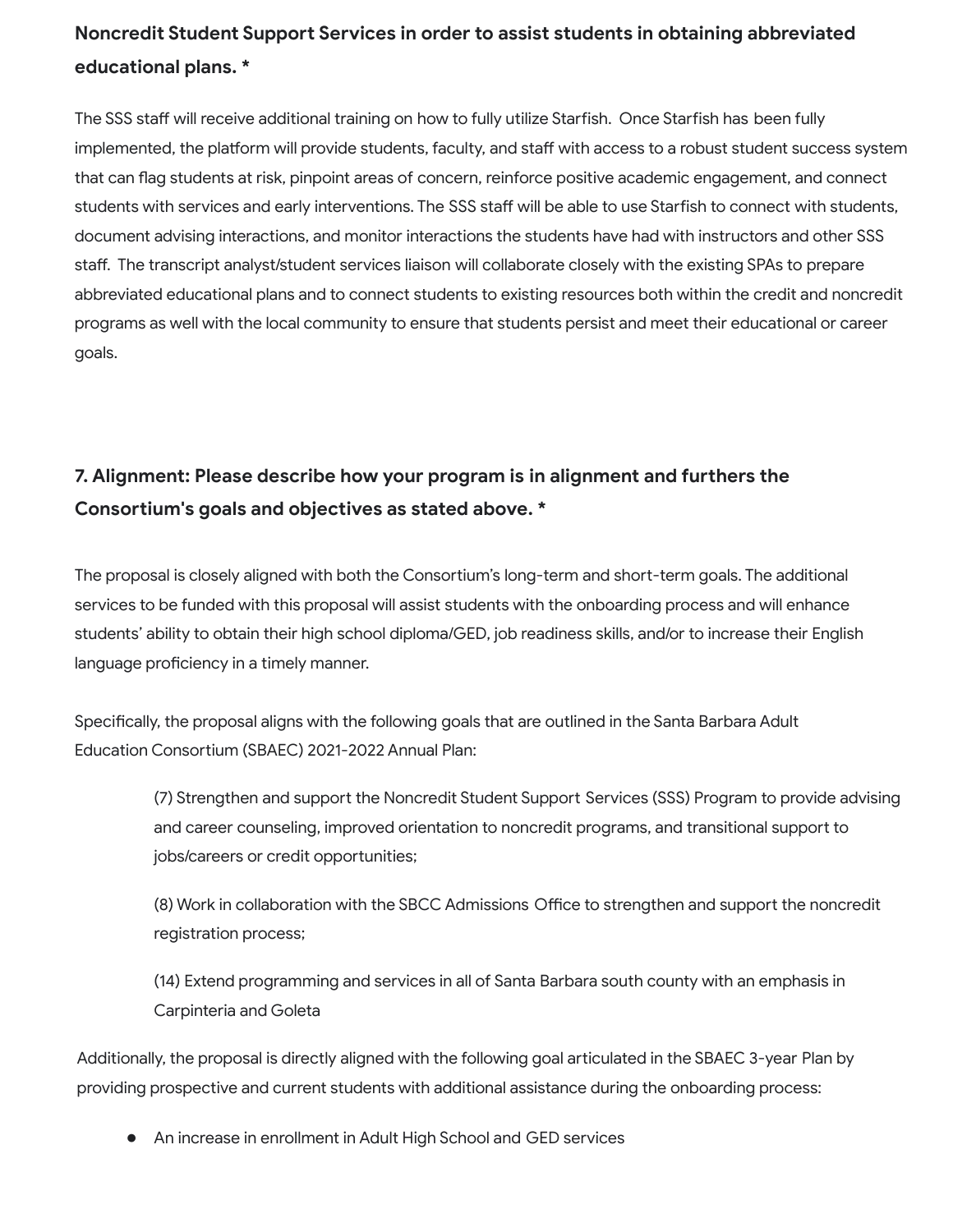## **8. Leveraging Funds : Please describe what other funding sources, and the percentage of those funding sources, will be used to support your CAEP proposed program. \***

At present, the noncredit Student Support Services is staffed with two full-time SPAs and three hourly staff funded by the Student Equity and Achievement (SEA) fund. One hourly staff is assigned to support the SEL Community Education Center, and the other two front desk hourly staff currently provide clerical support. The two front desk hourly staff will be assigned to closely collaborate with the admissions/registration liaison to streamline the existing onboarding process and to proactively reach out to prospective students. Additionally, the two full-time SPAs will closely collaborate with the transcript analyst/student services liaison to provide advising services and to provide students with abbreviated education plans. It is anticipated that the existing staff will dedicate approximately 20% of their time to provide direct support to the proposed program services.

SBCC serves as an education partner for a county-wide, \$2.4M federal Workforce Development grant. With the support of this grant, SBCC will provide training and job placement for 250 currently or recently incarcerated individuals. A Student Program Advisor will likely be hired by SBCC to create abbreviated education plans for this student population. We are exploring the feasibility of combining these federal funds with CAEP funding for noncredit SSS to create a temporary, grant-funded full-time position that would support both of these efforts.

**9. Diversity, Inclusion, and Equity: Please describe how your program will create a diverse, inclusive, and equitable educational experience for adult learners. Please identify strategies in which your program plans to address racial inequality and professional development support for instructors and staff. \***

Noncredit Student Support Services plays a crucial role in supporting SEL's highly diverse adult population. This proposal seeks to increase access to adult education programs and to mitigate existing equity and opportunity gaps by providing CAEP students with proactive onboarding and intrusive advising services designed to guide them through the successful completion of degree programs and their transition into the workforce. The additional staff positions will be instrumental to our ability to reach a wider diverse population in the community and to increase enrollments, particularly in the ESL and Adult High School/GED/ and Bilingual GED programs, which specifically target disproportionately impacted students.

Every effort will be made to hire and retain staff who are sensitive to, and knowledgeable of, the needs of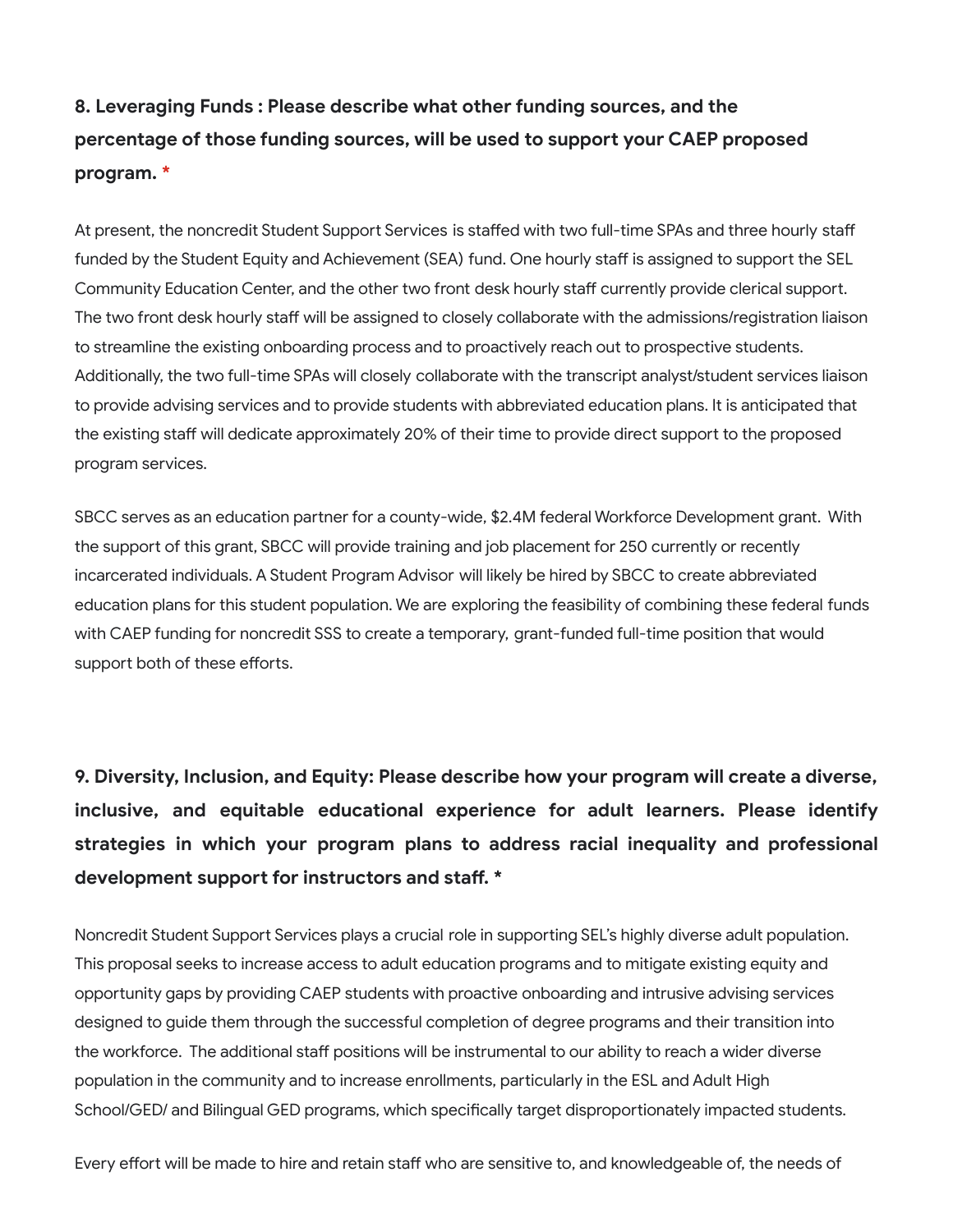our highly diverse, continually changing student body. Additionally, existing and new SSS staff will be provided with Diversity/Equity/Inclusion training, such as the CSI Equity Mindset training or the CALPRO training.

**10. Potential Budget Reductions: Please describe what specific programming needs and/or services your program would reduce or eliminate should the CAEP grant budget be reduced (range 10-25% at any point during the grant cycle). Please note that final budget reductions would be determined by the Santa Barbara Adult Education Consortium based on the Consortium's priorities and goals. \***

In the event of a budget reduction, the program goals and outcomes have to be reassessed to determine how to prioritize services and further maximize efficiency. Service hours may need to be reduced in some areas while existing resources may need to be leveraged or reallocated to continue high priority services. The additional positions would be assessed to determine how to reduce expenditures while maintaining critical services. In case of a 10 - 25% reduction in funding, the number of work weeks for the admissions/registration liaison would be reduced from the proposed number of 50 weeks/year to 44 weeks/year.

#### **11. Activity Chart: Due by midnight, August 13, 2021 \***

**Please use the Activity Chart provided in the link under the instructions and email to sbaebg@gmail.com. The Activity Chart should outline your program's specific objectives and activities, along with a timeline for completion, the person/agency responsible, outcomes and data capture methods. Please attach additional pages if necessary.**

☑<sup>I</sup> certify that the Activity Chart has been completed and emailed to sbaebg@gmail.com

Total Budget Requested \*

**\$81,116.55**

1000 (Instructional Salaries) \*

Total dollars requesting for INSTRUCTIONAL PERSONNEL (include 25% for BENEFITS in 3000 section below)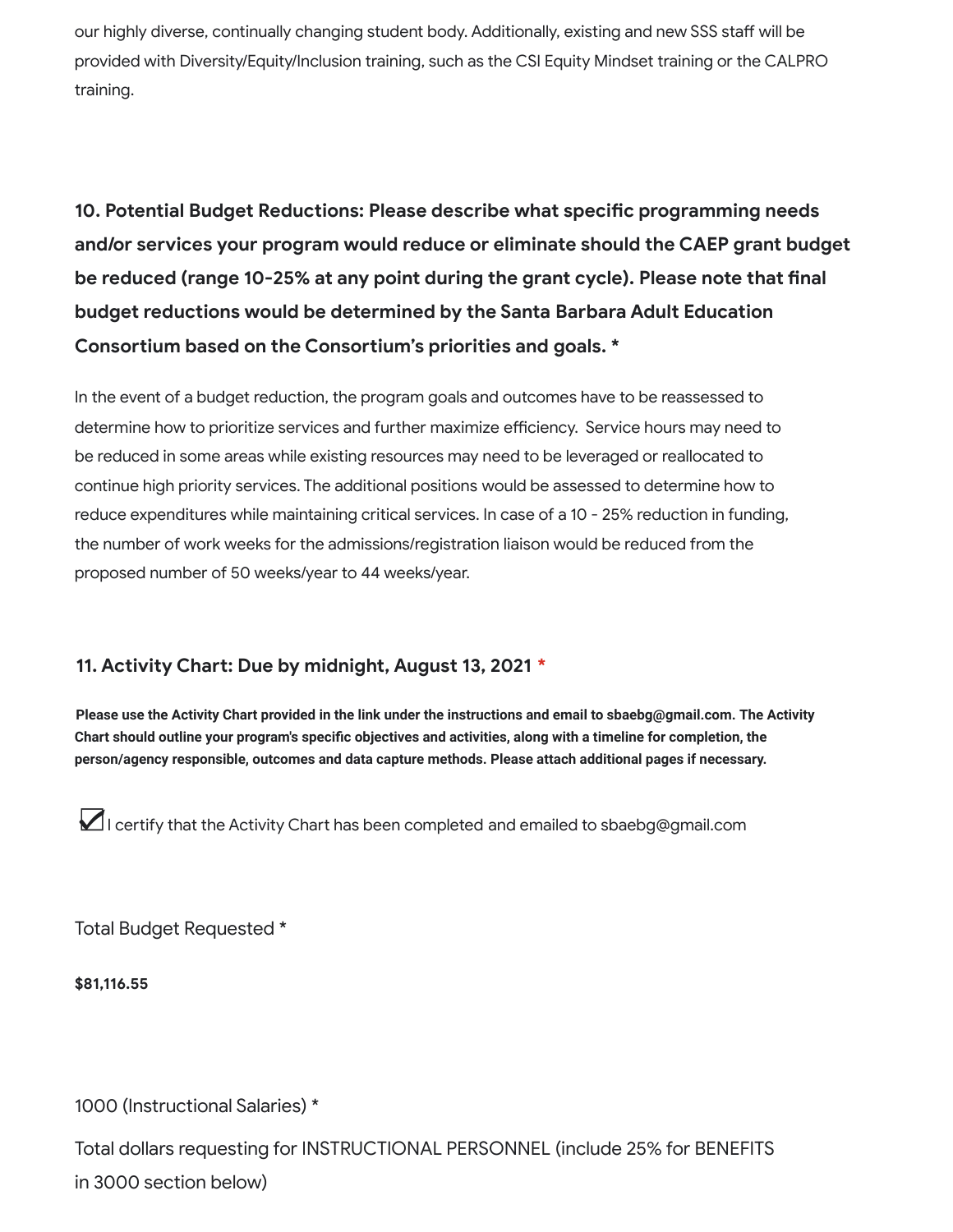\$38,280.00

1000 Detail \*

Please provide a detailed budget for this category.

Compensation for transcript analyst/student services liaison at 15 hours per week, 44 weeks per year (at an hourly rate of \$58)

2000 (Noninstructional Salaries) \*

Total dollars requesting for PERSONNEL (include 25% for BENEFITS in

3000 section below)

\$17,813.25

2000 Detail \*

Please provide a detailed budget for this category.

Compensation for the admissions/registration liaison at 19.5 hours per week for 50 weeks annually (at an hourly rate of \$18.27)

3000 (Benefits from 1000 and 2000 categories) \*

Total dollars requesting for BENEFITS . The average benefit rate is 25%.

\$14,023 for both positions (\$9,570 for the transcript analyst/student services liaison and \$4,453 for the admissions/registration liaison)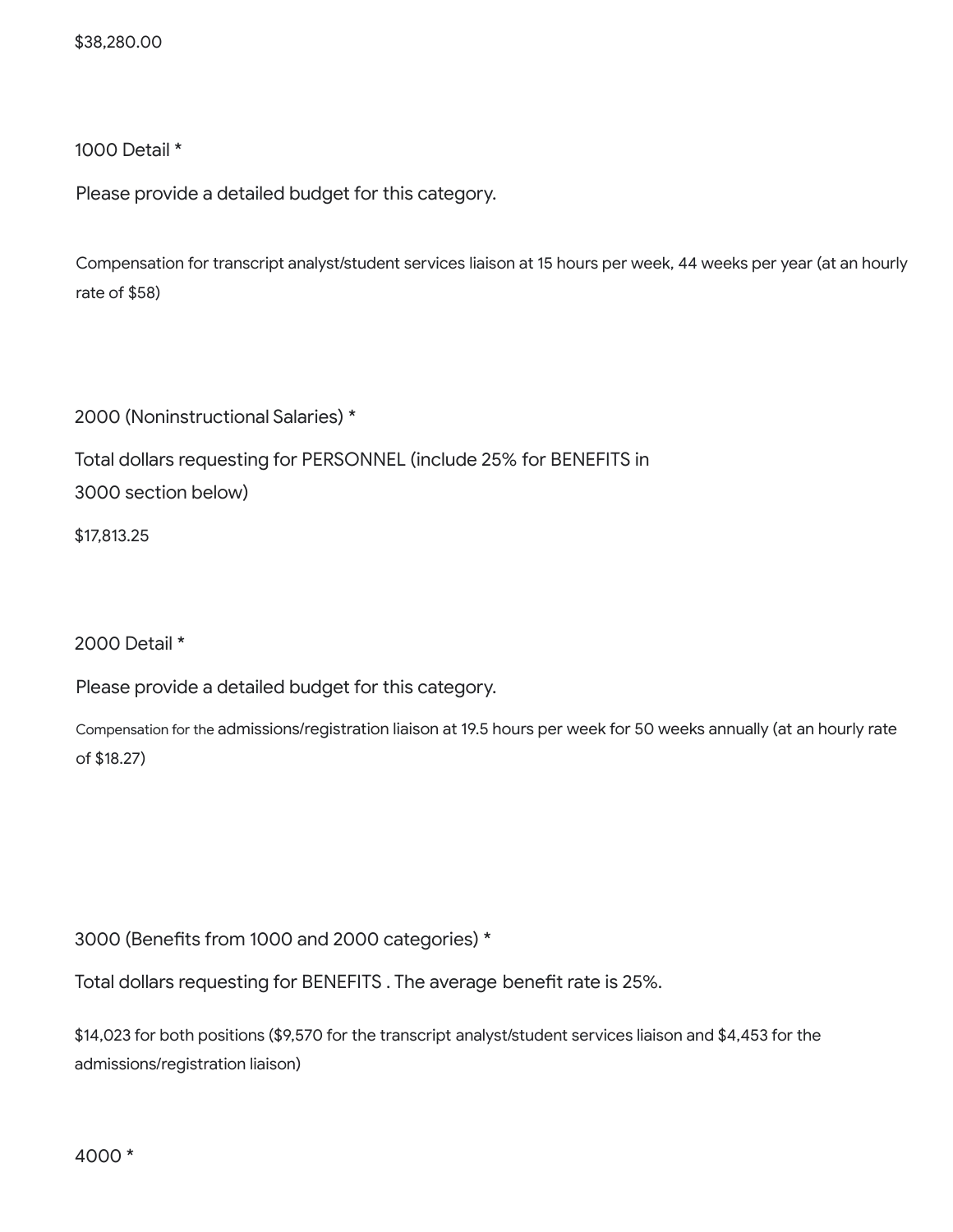Total dollars requesting for INSTRUCTIONAL SUPPLIES and NON-INSTRUCTIONAL SUPPLIES and Computer Software (not Hardware).

\$5,000

4000 Detail \*

Please provide a detailed budget for this category.

Marketing materials

5000 \*

Total dollars requesting for CONSULTANTS, MEETINGS, PROFESSIONAL DEVELOPMENT

\$1,000

5000 Detail \*

Mileage expenditure for onsite services at local high schools

6000 \*

Total dollars requesting for CAPITAL OUTLAY (Computer Hardware)

\$5,000

6000 Detail \*

Computer hardware to be used for student advising